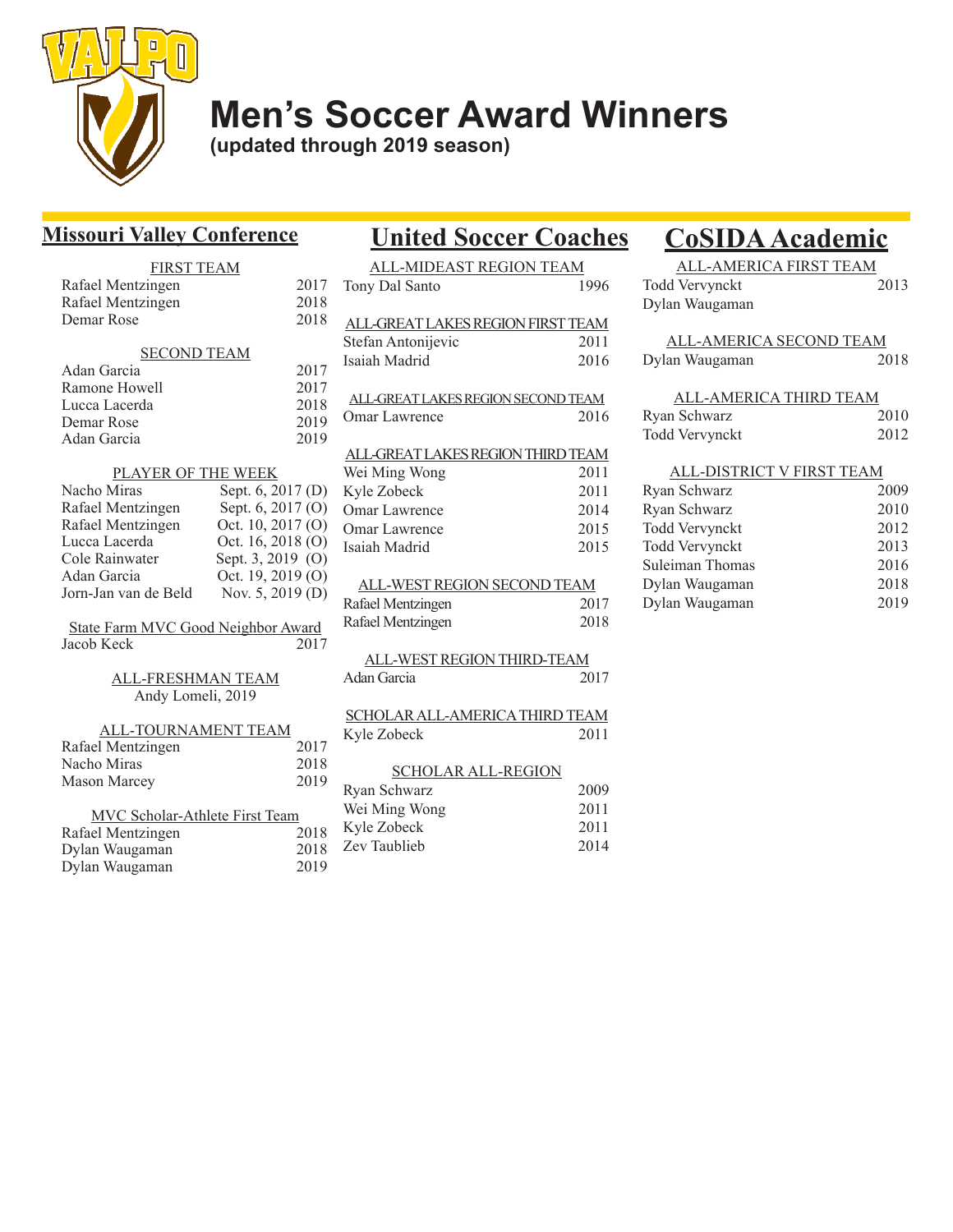

# **Men's Soccer Award Winners**

**(updated through 2019 season)**

# **Horizon League**

| <b>GOALKEEPER OF THE YEAR</b> |      | Adrian Graham                       | 2013               |
|-------------------------------|------|-------------------------------------|--------------------|
| Ryan Schwarz                  | 2007 | Kevin Klett                         | 2013               |
| Ryan Schwarz                  | 2009 | Omar Lawrence                       | 2013               |
| Kyle Zobeck                   | 2011 | Ramone Howell                       | 2014               |
| Kyle Zobeck                   | 2012 | Steffen Pulinx                      | 2016               |
| Nico Campbell                 | 2015 |                                     |                    |
|                               |      | <b>PLAYER OF THE WEEK</b>           |                    |
| DEFENSIVE PLAYER OF THE YEAR  |      | Roby Del Giudice                    | Oct. 19, 2009      |
| Stefan Antonijevic            | 2011 | Ryan Schwarz                        | Sept. 6, 2010      |
|                               |      | Kyle Zobeck                         | Oct. 24, 2011      |
| <b>COACH OF THE YEAR</b>      |      | Eric Nieto                          | Oct. 22, $2012(o)$ |
| Mike Avery                    | 2011 | Kyle Zobeck                         | Oct. 22, 2012(d)   |
|                               |      | Tom Serratore                       | Oct. 7, 2013(d)    |
| <b>FIRST TEAM</b>             |      | Charles Barden                      | Nov. 4, 2013(o)    |
| Ryan Schwarz                  | 2009 | Mitch Albrecht                      | Nov. 11, 2013(d)   |
| Stefan Antonijevic            | 2011 | Nico Campbell                       | Sept. 2, 2014(d)   |
| Kyle Zobeck                   | 2011 | Omar Lawrence                       | Sept. 15, 2014(d)  |
| Kyle Zobeck                   | 2012 | Zev Taublieb                        | Sept. 29, 2014(o)  |
| Nico Campbell                 | 2015 | Jordan Aidoud                       | Oct. 13, 2014(o)   |
| Omar Lawrence                 | 2016 | Nico Campbell                       | Sept. 28, 2015(d)  |
| Isaiah Madrid                 | 2016 | Stian Sandbekkhaug                  | Sept. 28, 2015(o)  |
|                               |      | Omar Lawrence                       | Oct. $5, 2015(d)$  |
| <b>SECOND TEAM</b>            |      | Nico Campbell                       | Oct. $19, 2015(d)$ |
| Oscar Lomeli                  | 2007 | Nico Campbell                       | Sept. 6, 2016(d)   |
| Ryan Schwarz                  | 2007 | Kendan Anderson                     | Oct. $3, 2016(o)$  |
| Oscar Lomeli                  | 2008 | Isaiah Madrid                       | Oct. $31, 2016(o)$ |
| Stefan Antonijevic            | 2009 |                                     |                    |
| Adrian Ortiz                  | 2009 | ALL-ACADEMIC TEAM                   |                    |
| Steve Shively                 | 2009 | Ryan Schwarz                        | 2007               |
| Stefan Antonijevic            | 2009 | <b>Steve Shively</b>                | 2007               |
| Adrian Ortiz                  | 2010 | Ken Perkins                         | 2009               |
| Guy Shabtay                   | 2011 | Ryan Schwarz                        | 2009               |
| Jon Smith                     | 2011 | Kevin Miller                        | 2010               |
| Wei Ming Wong                 | 2011 | Ryan Schwarz                        | 2010               |
| Eric Nieto                    | 2012 | Wei Ming Wong                       | 2010               |
| Jon Smith                     | 2012 | Kyle Zobeck                         | 2010               |
| Jesse Ortiz                   | 2013 | Kevin Miller                        | 2011               |
| Omar Lawrence                 | 2014 | Todd Vervynckt                      | 2011               |
| Zev Taublieb                  | 2014 | Wei Ming Wong                       | 2011               |
| Isaiah Madrid                 | 2015 | Kyle Zobeck                         | 2011               |
| Kendan Anderson               | 2016 | Kevin Miller                        | 2012               |
| Nico Campbell                 | 2016 | Todd Vervynckt                      | 2012               |
| Adrian Graham                 | 2016 | Kyle Zobeck                         | 2012               |
|                               |      | Tom Serratore                       | 2013               |
| <b>ALL-NEWCOMER TEAM</b>      |      | Todd Vervynckt                      | 2013               |
| Oscar Lomeli                  | 2007 | Nick Suker                          | 2014               |
| Rodolfo Lucas                 | 2008 | Zev Taublieb                        | 2014               |
| Kyle Zobeck                   | 2008 | Jordan Aidoud                       | 2015               |
| Jaymie Bullard                | 2009 | Suleiman Thomas                     | 2015               |
| Guy Shabtay                   | 2010 | Suleiman Thomas                     | 2016               |
| Eric Nieto                    | 2011 |                                     |                    |
| Zev Taublieb                  | 2011 | <b>SCHOLAR-ATHLETE OF THE MONTH</b> |                    |
| Jordan Aidoud                 | 2012 | Kyle Zobeck                         | Sept. 2011         |
|                               |      | Kyle Zobeck                         | Oct. 2012          |
|                               |      |                                     |                    |

| Kevin Klett                 | <u>_vij</u><br>2013 | Danny Jeftich       |
|-----------------------------|---------------------|---------------------|
| Omar Lawrence               | 2013                | <b>Adrian Ortiz</b> |
| Ramone Howell               | 2014                | Stefan Antonije     |
| Steffen Pulinx              | 2016                | Wei Ming Wong       |
|                             |                     | Jaymie Bullard      |
| PLAYER OF THE WEEK          |                     | Jon Smith           |
| Roby Del Giudice            | Oct. 19, 2009       |                     |
| Ryan Schwarz                | Sept. 6, 2010       |                     |
| Kyle Zobeck                 | Oct. 24, 2011       |                     |
| Eric Nieto                  | Oct. 22, 2012(o)    |                     |
| Kyle Zobeck                 | Oct. 22, 2012(d)    |                     |
| Tom Serratore               | Oct. 7, 2013(d)     |                     |
| Charles Barden              | Nov. 4, 2013(o)     |                     |
| Mitch Albrecht              | Nov. 11, 2013(d)    |                     |
| Nico Campbell               | Sept. 2, 2014(d)    |                     |
| Omar Lawrence               | Sept. 15, 2014(d)   |                     |
| Zev Taublieb                | Sept. 29, 2014(o)   |                     |
| Jordan Aidoud               | Oct. 13, 2014(o)    |                     |
| Nico Campbell               | Sept. 28, 2015(d)   |                     |
| Stian Sandbekkhaug          | Sept. 28, 2015(o)   |                     |
| Omar Lawrence               | Oct. 5, $2015(d)$   |                     |
| Nico Campbell               | Oct. 19, 2015(d)    |                     |
| Nico Campbell               | Sept. 6, 2016(d)    |                     |
| Kendan Anderson             | Oct. $3, 2016(o)$   |                     |
| Isaiah Madrid               | Oct. $31, 2016(o)$  |                     |
|                             |                     |                     |
| ALL-ACADEMIC TEAM           |                     |                     |
| Ryan Schwarz                | 2007                |                     |
| <b>Steve Shively</b>        | 2007                |                     |
| Ken Perkins                 | 2009                |                     |
| Ryan Schwarz                | 2009                |                     |
| Kevin Miller                | 2010                |                     |
| Ryan Schwarz                | 2010                |                     |
| Wei Ming Wong               | 2010                |                     |
| Kyle Zobeck<br>Kevin Miller | 2010                |                     |
|                             | 2011                |                     |
| Todd Vervynckt              | 2011                |                     |
| Wei Ming Wong               | 2011<br>2011        |                     |
| Kyle Zobeck<br>Kevin Miller | 2012                |                     |
| Todd Vervynckt              | 2012                |                     |
| Kyle Zobeck                 | 2012                |                     |
| Tom Serratore               | 2013                |                     |
| <b>Todd Vervynckt</b>       | 2013                |                     |
| Nick Suker                  | 2014                |                     |
| Zev Taublieb                | 2014                |                     |
| Jordan Aidoud               | 2015                |                     |
| Suleiman Thomas             | 2015                |                     |
| Suleiman Thomas             | 2016                |                     |
|                             |                     |                     |

| <b>ALL-TOURNAMENT TEAM</b> |      |
|----------------------------|------|
| Danny Jeftich              | 2009 |
| Adrian Ortiz               | 2009 |
| Stefan Antonijevic         | 2011 |
| Wei Ming Wong              | 2011 |
| Jaymie Bullard             | 2012 |
| Jon Smith                  | 2012 |